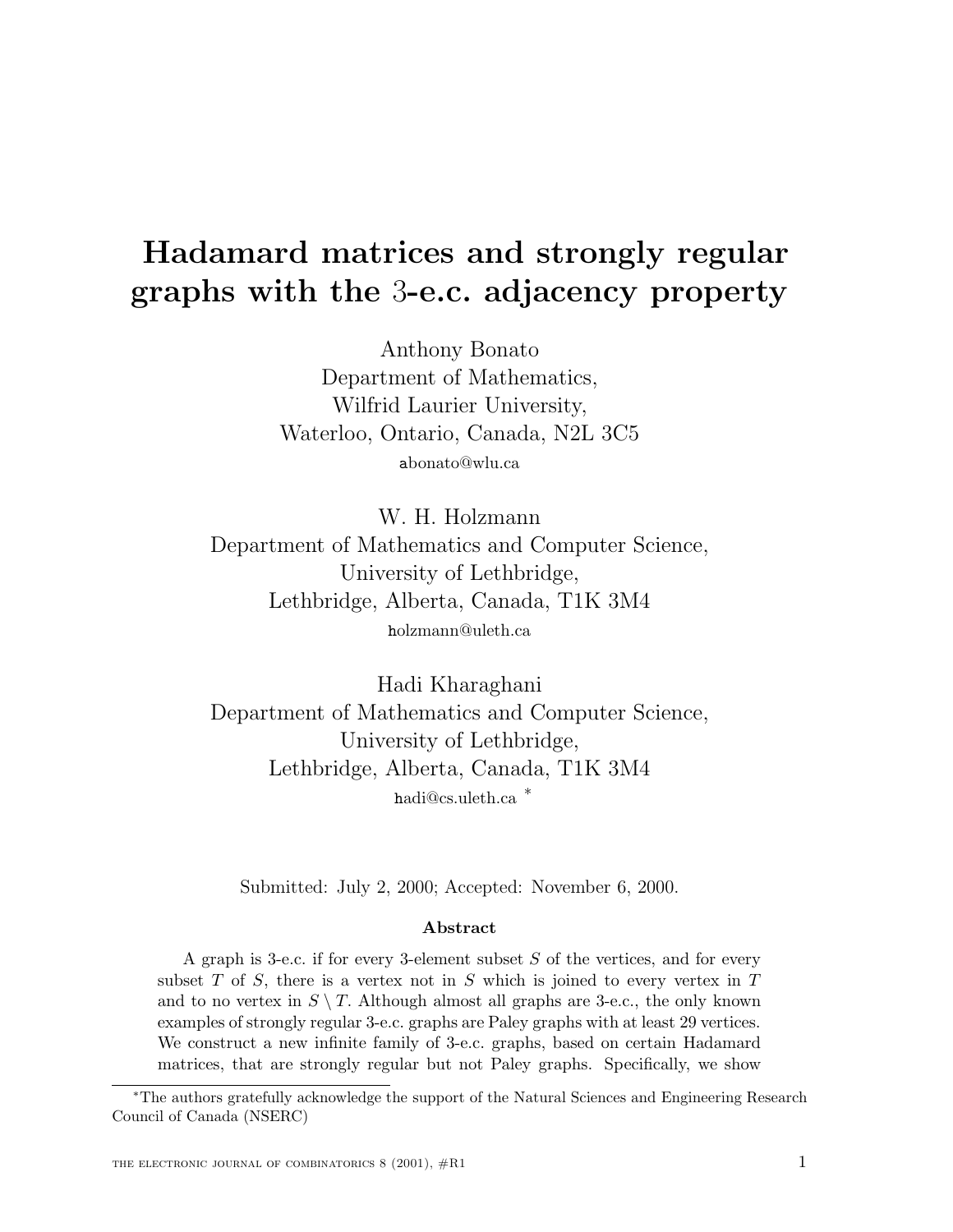that Bush-type Hadamard matrices of order  $16n^2$  give rise to strongly regular 3-e.c. graphs, for each odd  $n$  for which  $4n$  is the order of a Hadamard matrix.

Key words: n-e.c. graphs, strongly regular graphs, adjacency property, Bush-type Hadamard matrix, design

AMS subject classification: Primary 05C50, Secondary 05B20.

## **1 Introduction**

Throughout, all graphs are finite and simple. A *strongly regular graph*  $SRG(v, k, \lambda, \mu)$ is a regular graph with v vertices of degree k such that every two joined vertices have exactly  $\lambda$  common neighbours, and every two distinct non-joined vertices have exactly  $\mu$  common neighbours.

For a fixed integer  $n \geq 1$ , a graph G is *n-existentially closed* or *n-e.c.* if for every *n*-element subset S of the vertices, and for every subset T of S, there is a vertex not in S which is joined to every vertex in T and to no vertex in  $S \setminus T$ . N-e.c. graphs were first studied in  $[8]$ , where they were called graphs with property  $P(n)$ . For further background on  $n$ -e.c. graphs the reader is directed to [5].

If q is a prime power congruent to 1 (mod 4), then the *Paley graph of order q*, written  $P_q$ , is the graph with vertices the elements of  $GF(q)$ , the field of order q, and distinct vertices are joined iff their difference is a square in  $GF(q)$ . It is well-known that  $P<sub>q</sub>$  is self-complementary and a  $SRG(q,(q-1)/2,(q-5)/4,(q-1)/4)$ . In [1] and [4], it was shown that for a fixed n, sufficiently large Paley graphs are  $n$ -e.c.. Few examples of strongly regular non-Paley *n*-e.c. graphs are known, despite the fact that for a fixed *n* almost all graphs are *n*-e.c. (see [3] and [9]). The exception is when  $n = 1$  or 2; see [5] and [6]. Even for  $n = 3$  it has proved difficult to find strongly regular *n*-e.c. graphs that are not Paley graphs. In [1] it was shown that  $P_{29}$  is the minimal order 3-e.c. Paley graph. As reported in [5], a 3-e.c. graph has order at least 20, and a computer search has revealed two non-isomorphic 3-e.c. graphs of order 28, neither of which is strongly regular.

In this article we construct new infinite families of strongly regular 3-e.c. graphs that are not Paley graphs. The graphs we study are constructed from certain Hadamard matrices; in particular, their adjacency matrices correspond to Bush-type Hadamard matrices (see Theorem 5).

A co-clique in a graph is a set of pairwise non-joined vertices. The matrices  $I_n$  and  $J_n$  are the  $n \times n$  identity matrix and matrix of all ones, respectively. A normalized Hadamard matrix is one whose first row and first column is all ones. For matrices  $A, B$ ,  $A \otimes B$  is the tensor or Kronecker product of A and B.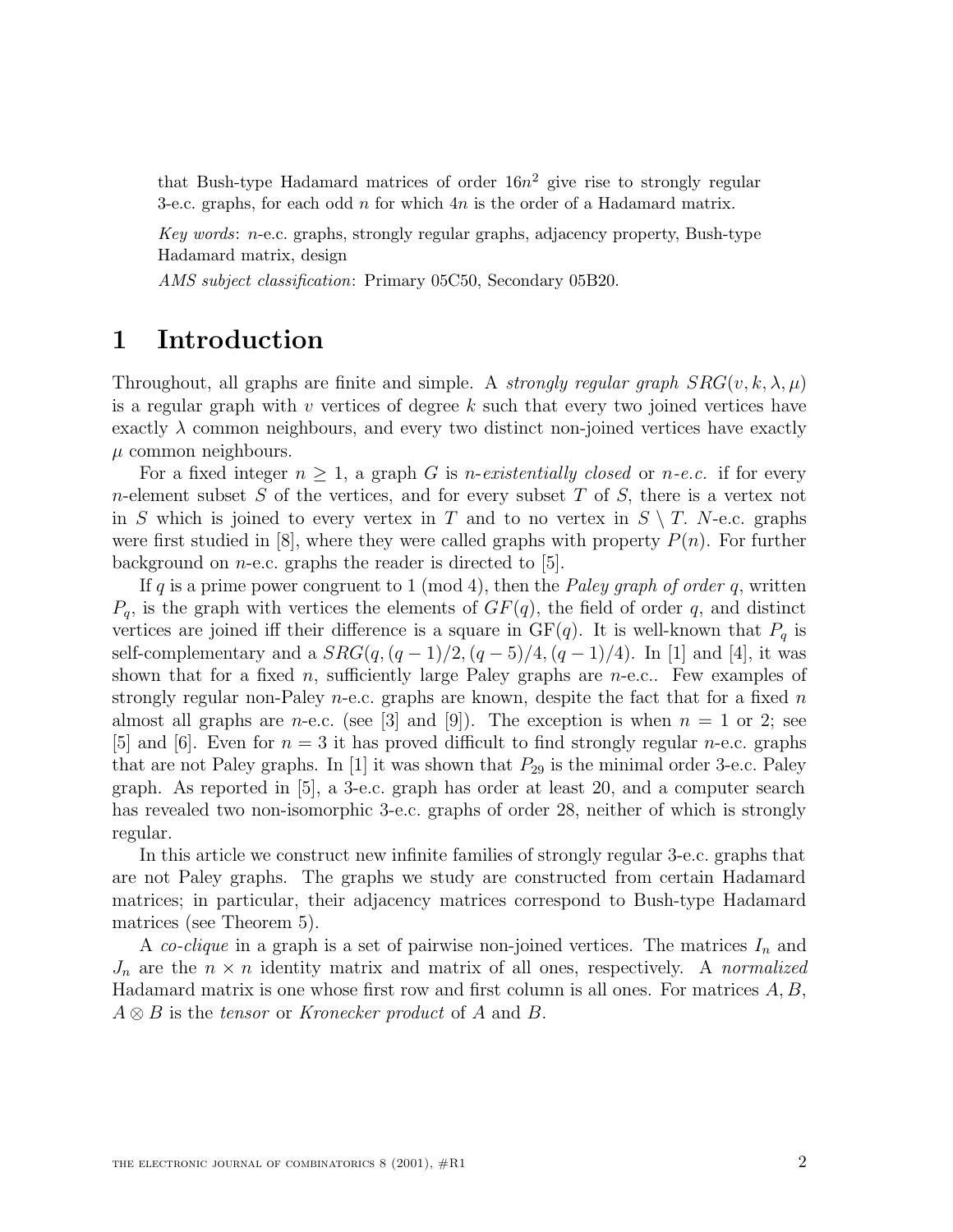#### **2 Bush-type Hadamard matrices**

A Hadamard matrix H of order  $4n^2$  is called a *Bush-type Hadamard matrix* if  $H = [H_{ii}]$ , where  $H_{ij}$  are blocks of order  $2n$ ,  $H_{ii} = J_{2n}$  and  $H_{ij}J_{2n} = J_{2n}H_{ij}$ , for  $i \neq j$ ,  $1 \leq i \leq 2n$ ,  $1 \leq j \leq 2n$ .

In the language of graphs, a symmetric Bush-type Hadamard matrix of order  $4n^2$  is the ∓-adjacency matrix (−1 for adjacency, +1 for non-adjacency) of a strongly regular  $(4n^2, 2n^2 - n, n^2 - n, n^2 - n)$  graph. See Haemers and Tonchev [10] for a study of such graphs.

K. A. Bush  $|7|$  proved that if there exists a projective plane of order  $2n$ , then there is a Bush-type Hadamard matrix. Although it is fairly simple to construct Bush-type Hadamard matrices of order  $16n^2$ , very little is known about the existence or nonexistence of such matrices of order  $4n^2$ , for n odd. See [11] for details.

For completeness we include the following result of Kharaghani [12].

**Theorem 1.** If the order of an Hadamard matrix is 4n, then there is a Bush-type Hadamard matrix of order  $16n^2$ .

*Proof.* Let K be a normalized Hadamard matrix of order 4n. Let  $c_1, c_2, \ldots, c_{4n}$  be the column vectors of K. Let  $C_i = c_i c_i^t$ , for  $i = 1, 2, ..., 4n$ . Then it is easy to see that:

1.  $C_i^t = C_i$ , for  $i = 1, 2, ..., 4n$ ;

2. 
$$
C_1 = J_{4n}
$$
,  $C_i J_{4n} = J_{4n} C_i = 0$ , for  $i = 2, 3, ..., 4n$ ;

3. 
$$
C_i C_j^t = 0
$$
, for  $i \neq j, 1 \leq i, j \leq n$ ;

4.

$$
\sum_{i=1}^{4n} C_i C_i^t = 16n^2 I_{4n}.
$$

Now consider a symmetric Latin square with entries  $1, 2, \ldots, 4n$  with constant diagonal 1. Replace each i by  $C_i$ . We then obtain a Bush-type Hadamard matrix of order  $16n^2$ .  $\Box$ 

**Example 2.** We give an example of a Bush-type Hadamard matrix of order 64. For ease of notation, we use  $-$  instead of  $-1$ . Let K be the following Hadamard matrix:

|                                                                               |                          |                                     |         |                 |              | $1 \quad 1 \quad 1 \quad 1 \quad 1 \quad 1 \quad 1 \quad 1$ |
|-------------------------------------------------------------------------------|--------------------------|-------------------------------------|---------|-----------------|--------------|-------------------------------------------------------------|
|                                                                               |                          |                                     |         | $1 - 1 -$       | $\mathbf{1}$ |                                                             |
|                                                                               | 1                        |                                     |         | $- - 1 1 -$     |              |                                                             |
|                                                                               |                          |                                     |         | $1 - - 1 1 - -$ |              |                                                             |
|                                                                               |                          | $1 \quad 1 \quad 1 \quad - \quad -$ |         |                 |              |                                                             |
|                                                                               | $\overline{\phantom{a}}$ |                                     | $1 - -$ | $1 -$           |              |                                                             |
|                                                                               | $1 -$                    |                                     | $   -$  |                 |              | $1 \quad 1$                                                 |
|                                                                               | $1 -$                    |                                     |         | $-1 - 1 1 -$    |              |                                                             |
| $\begin{pmatrix} c_1 & c_2 & c_3 & c_4 & c_5 & c_6 & c_7 & c_8 \end{pmatrix}$ |                          |                                     |         |                 |              |                                                             |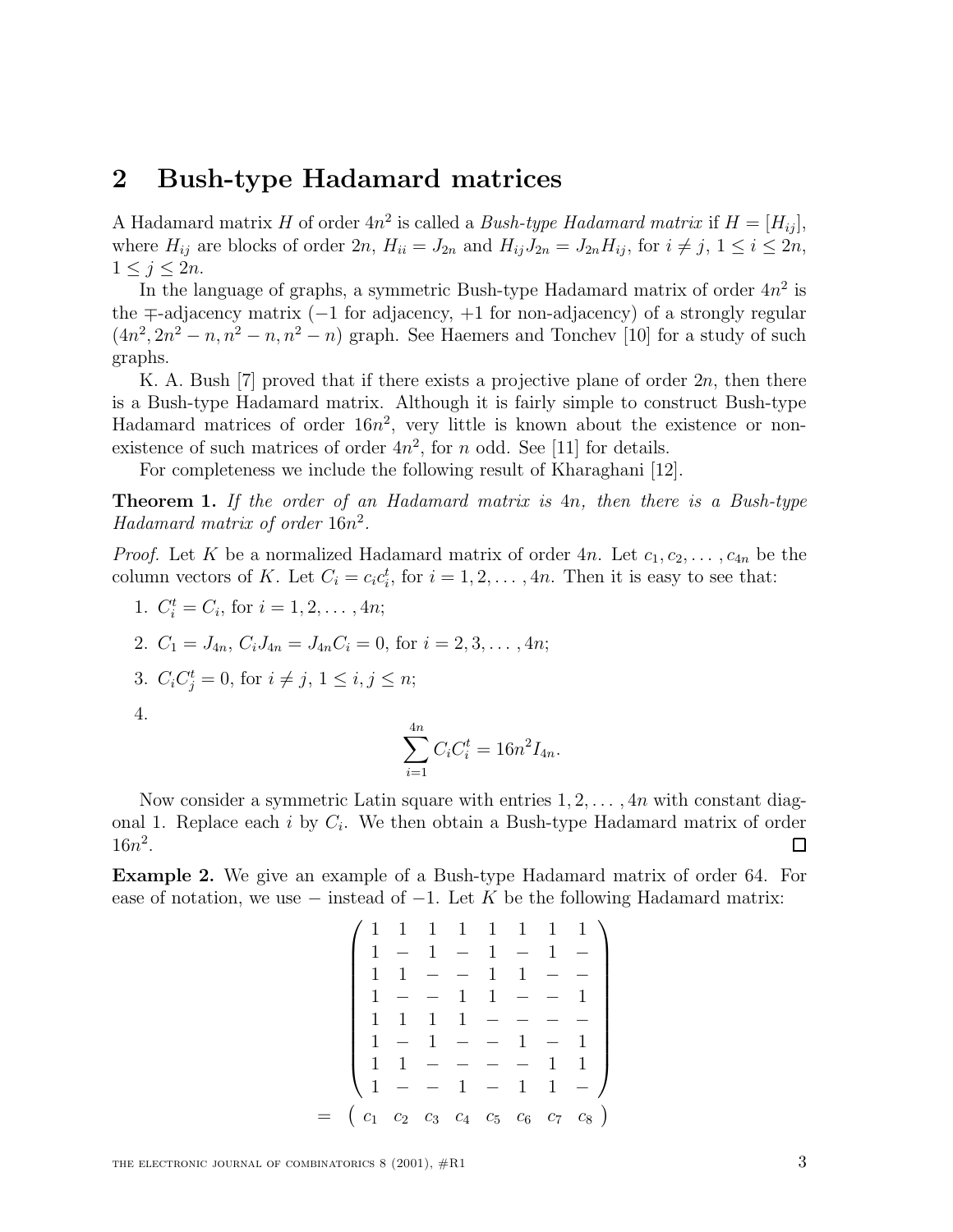Then for  $i = 1, \ldots, 8$ , let

$$
C_i = c_i c_i^t,
$$

and let

$$
H = \left(\begin{array}{cccccc} C_1 & C_2 & C_3 & C_4 & C_5 & C_6 & C_7 & C_8 \\ C_2 & C_1 & C_4 & C_3 & C_6 & C_5 & C_8 & C_7 \\ C_3 & C_4 & C_1 & C_2 & C_7 & C_8 & C_5 & C_6 \\ C_4 & C_3 & C_2 & C_1 & C_8 & C_7 & C_6 & C_5 \\ C_5 & C_6 & C_7 & C_8 & C_1 & C_2 & C_3 & C_4 \\ C_6 & C_5 & C_8 & C_7 & C_2 & C_1 & C_4 & C_3 \\ C_7 & C_8 & C_5 & C_6 & C_3 & C_4 & C_1 & C_2 \\ C_8 & C_7 & C_6 & C_5 & C_4 & C_3 & C_2 & C_1 \end{array}\right)
$$

By Theorem 1, H is a Bush-type Hadamard matrix of order 64.

**Lemma 3.** Let  $H = [H_{ij}]$  be a Bush-type Hadamard matrix of order  $4n^2$ . Let  $M =$  $H - I_{2n} \otimes J_{2n}$ . Then M contains two  $SRG(4n^2, 2n^2 - n, n^2 - n, n^2 - n)$ .

*Proof.* The row sums of H are all  $2n$ . Thus the negative entries in H can be viewed as the incidence matrix of a  $SRG(4n^2, 2n^2 - n, n^2 - n, n^2 - n)$ -graph. Since negating all the off diagonal blocks of  $H$  leaves a Bush-type Hadamard, the positive entries of  $M$ also form a  $SRG(4n^2, 2n^2 - n, n^2 - n, n^2 - n)$ -graph.  $\Box$ 

Note that the two graphs may not be isomorphic in general. We call the matrix M a twin graph.

#### **3 Bush-type Hadamard matrices and** 3**-e.c. graphs**

A graph G is 3-e.c. if for each triple  $x, y, z$  of distinct vertices from G, there are 8 vertices from  $V(G) \setminus \{x, y, z\}$ , one joined to each of  $x, y, z$ ; 3 joined to exactly two of  $x, y, z$ ; 3 joined to exactly one of  $x, y, z$ ; and one joined to none of  $x, y, z$ . From the perspective of the  $(1, -1)$ -adjacency matrix A of G this is equivalent to the following condition: for each 3 distinct rows  $r_1, r_2, r_3$  from A, representing vertices  $x, y, z$  in G, there are 8 columns in the submatrix formed by  $r_1, r_2, r_3$ , distinct from the columns representing  $x, y, z$ , which contain all the 8 possible patterns of 1's and  $-1$ 's. Since our graphs are constructed as  $(1, -1)$ -adjacency matrices, we use the latter condition when checking whether our graphs are 3-e.c.. We first prove the following lemma.

**Lemma 4.** Let K be a normalized Hadamard matrix of order 4n with n odd and  $n > 1$ . Consider any  $3 \times n$  submatrix of K not including the first row of K. Each of the eight possible sign patterns appears as a column at least once among the columns of the submatrix.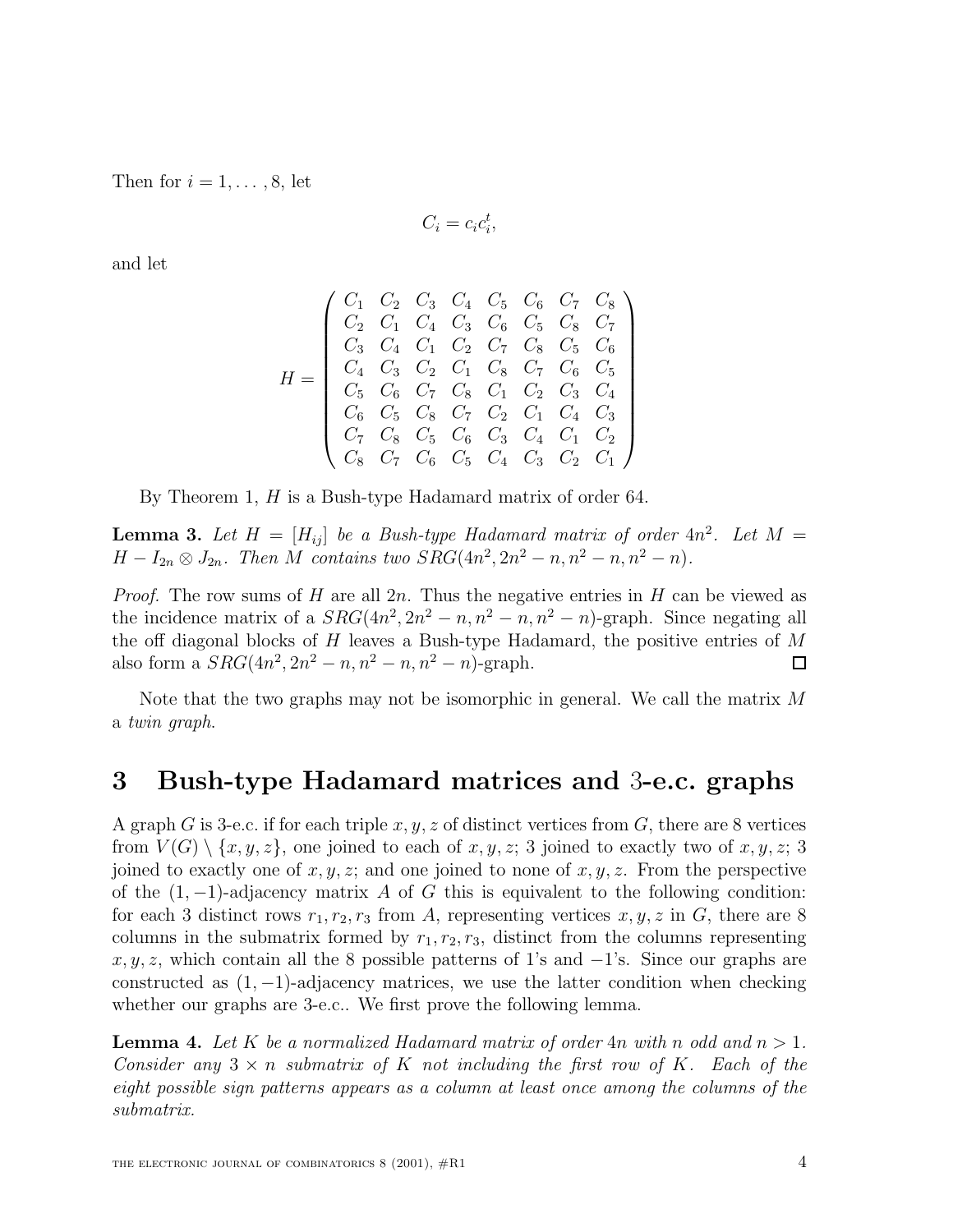*Proof.* Let  $K$  be a normalized Hadamard matrix of order  $4n$ . Consider any three rows of  $K$  which do not include the first row. Without loss of generality, we may assume that the rows have the form

|  |  |  | $\frac{a}{a}$ , $\frac{b}{a}$ , $\frac{c}{a}$ , $\frac{d}{a}$ , $\frac{e}{a}$ , $\frac{f}{a}$ , $\frac{g}{a}$ , $\frac{h}{a}$ |                                                                                 |
|--|--|--|-------------------------------------------------------------------------------------------------------------------------------|---------------------------------------------------------------------------------|
|  |  |  | $+ \cdots$ $+ \cdots$ $+ \cdots$ $+ \cdots$ $- \cdots$ $- \cdots$ $- \cdots$ $- \cdots$                                       |                                                                                 |
|  |  |  |                                                                                                                               | $+\cdots$ $+\cdots$ $-\cdots$ $-\cdots$ $+\cdots$ $+\cdots$ $-\cdots$ $-\cdots$ |
|  |  |  | $+ \cdots$ $- \cdots$ $+ \cdots$ $- \cdots$ $+ \cdots$ $- \cdots$ $+ \cdots$ $- \cdots$                                       |                                                                                 |

where each letter is a nonnegative integer. This leads to the linear system

$$
a+b+c+d+e+f+g+h = 4n
$$
  
\n
$$
a+b+c+d = 2n
$$
  
\n
$$
a+b+e+f = 2n
$$
  
\n
$$
a+c+e+g = 2n
$$
  
\n
$$
a+b-c-d-e-f+g+h = 0
$$
  
\n
$$
a-b+c-d-e+f-g+h = 0
$$
  
\n
$$
a-b-c+d+e-f-g+h = 0
$$

It can be seen that the solution for this system is  $b = c = e = h$  and  $a = d = f =$  $q = n - h$ .

We need to find a positive solution to the system. Since K is normalized,  $a > 0$  so  $h \neq n$ . It is enough to show that  $h = 0$  is not possible. If  $h = 0$ , then the three selected rows have the following form:

$$
a = n \quad d = n \quad f = n \quad g = n
$$
\n
$$
\vdots
$$
\n
$$
\vdots
$$
\n
$$
\vdots
$$
\n
$$
\vdots
$$
\n
$$
\vdots
$$
\n
$$
\vdots
$$
\n
$$
\vdots
$$
\n
$$
\vdots
$$
\n
$$
\vdots
$$
\n
$$
\vdots
$$
\n
$$
\vdots
$$
\n
$$
\vdots
$$
\n
$$
\vdots
$$
\n
$$
\vdots
$$
\n
$$
\vdots
$$
\n
$$
\vdots
$$
\n
$$
\vdots
$$
\n
$$
\vdots
$$
\n
$$
\vdots
$$
\n
$$
\vdots
$$
\n
$$
\vdots
$$
\n
$$
\vdots
$$
\n
$$
\vdots
$$
\n
$$
\vdots
$$
\n
$$
\vdots
$$
\n
$$
\vdots
$$
\n
$$
\vdots
$$
\n
$$
\vdots
$$
\n
$$
\vdots
$$
\n
$$
\vdots
$$
\n
$$
\vdots
$$
\n
$$
\vdots
$$
\n
$$
\vdots
$$
\n
$$
\vdots
$$
\n
$$
\vdots
$$
\n
$$
\vdots
$$
\n
$$
\vdots
$$
\n
$$
\vdots
$$
\n
$$
\vdots
$$
\n
$$
\vdots
$$
\n
$$
\vdots
$$
\n
$$
\vdots
$$
\n
$$
\vdots
$$
\n
$$
\vdots
$$
\n
$$
\vdots
$$
\n
$$
\vdots
$$
\n
$$
\vdots
$$
\n
$$
\vdots
$$
\n
$$
\vdots
$$
\n
$$
\vdots
$$
\n
$$
\vdots
$$
\n
$$
\vdots
$$
\n
$$
\vdots
$$
\n
$$
\vdots
$$
\n
$$
\vdots
$$
\n
$$
\vdots
$$
\n
$$
\vdots
$$
\n
$$
\vdots
$$
\n
$$
\vdots
$$
\n
$$
\vdots
$$
\n
$$
\vdots
$$
\n<math display="block</math>

Now consider a fourth row, and without loss of generality, we can rearrange the columns so that the rows have the form:

|  |  | $a'$ b' $c'$ $d'$ $e'$ $f'$ $g'$ $h'$                                                                                                                                                                                                                                                                                                                              |  |                                                                                           |
|--|--|--------------------------------------------------------------------------------------------------------------------------------------------------------------------------------------------------------------------------------------------------------------------------------------------------------------------------------------------------------------------|--|-------------------------------------------------------------------------------------------|
|  |  | $\begin{picture}(180,10) \put(0,0){\vector(1,0){100}} \put(10,0){\vector(1,0){100}} \put(10,0){\vector(1,0){100}} \put(10,0){\vector(1,0){100}} \put(10,0){\vector(1,0){100}} \put(10,0){\vector(1,0){100}} \put(10,0){\vector(1,0){100}} \put(10,0){\vector(1,0){100}} \put(10,0){\vector(1,0){100}} \put(10,0){\vector(1,0){100}} \put(10,0){\vector(1,0){100}}$ |  |                                                                                           |
|  |  |                                                                                                                                                                                                                                                                                                                                                                    |  |                                                                                           |
|  |  |                                                                                                                                                                                                                                                                                                                                                                    |  | $+ \cdots$ $+ \cdots$ $- \cdots$ $- \cdots$ $+ \cdots$ $+ \cdots$ $- \cdots$ $- \cdots$ , |
|  |  | $+\cdots$ $+\cdots$ $-\cdots$ $-\cdots$ $-\cdots$ $-\cdots$ $+\cdots$ $+\cdots$                                                                                                                                                                                                                                                                                    |  |                                                                                           |
|  |  | $+ \cdots$ $- \cdots$ $+ \cdots$ $- \cdots$ $+ \cdots$ $- \cdots$ $+ \cdots$ $- \cdots$                                                                                                                                                                                                                                                                            |  |                                                                                           |

where each primed letter is a nonnegative integer.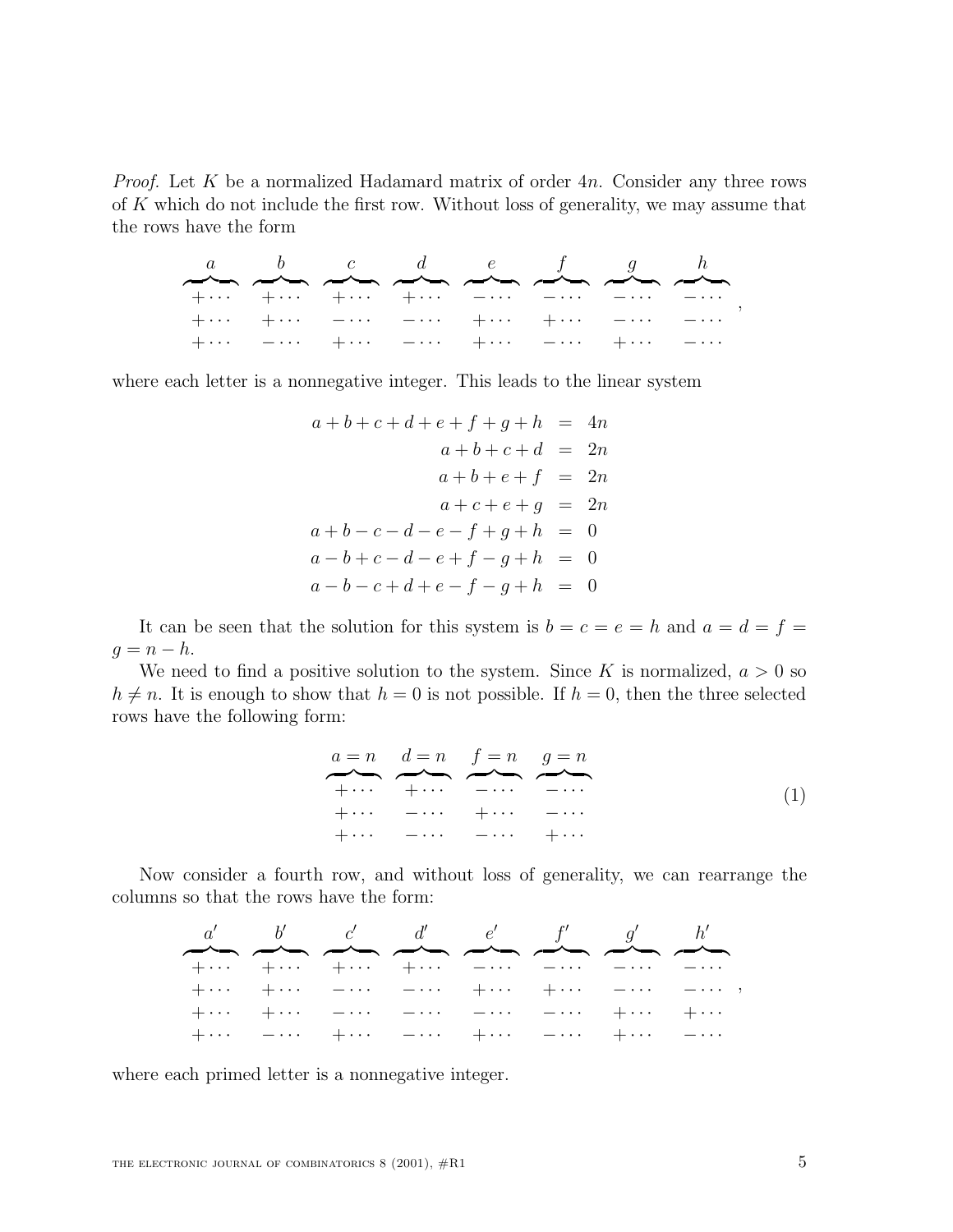This leads to the system

$$
a' + b' = n
$$
  
\n
$$
c' + d' = n
$$
  
\n
$$
e' + f' = n
$$
  
\n
$$
a' - b' + c' - d' - e' + f' - g' + h' = 0
$$
  
\n
$$
a' - b' - c' + d' - e' + f' + g' - h' = 0
$$
  
\n
$$
a' - b' - c' + d' + e' - f' - g' + h' = 0
$$
  
\n
$$
a' + c' + e' + g' = 2n
$$

whose solution is  $a' = b' = c' = d' = e' = f' = q' = h' = n/2$ . Thus n must be even, a contradiction.  $\Box$ 

**Theorem 5.** Let  $4n$  be the order of a Hadamard matrix, n odd,  $n > 1$ . There is a Bush-type Hadamard matrix of order  $16n^2$  which is the adjacency matrix of a twin  $SRG(16n^2, 8n^2-2n, 4n^2-2n, 4n^2-2n)$ , whose vertices can be partitioned into 4n disjoint co-cliques of order 4n. Furthermore, the graph is 3-e.c..

*Proof.* Consider the Bush-type Hadamard matrix  $H = [H_{ij}]$ , where  $H_{ij}$  is the ij block of H of size  $4n \times 4n$ , constructed in Theorem 1 from a Hadamard matrix of order  $4n$ . The fact that there is a twin  $SRG(16n^2, 8n^2 - 2n, 4n^2 - 2n, 4n^2 - 2n)$  whose vertices can be partitioned into 4n disjoint co-cliques of order 4n, follows from Lemma 3.

It remains to show that the graph is 3-e.c.. Given three rows of H, consider the submatrix L consisting of these three rows. We need to show that each of the eight possible sign patterns appears as a column among the columns of the submatrix.

The rows of H can be partitioned into  $4n$  "zones", corresponding to the rows of the  $4n \times 4n$  subblocks of H. We consider three cases, based on where the three rows of L are located relative to the zones.

Case 1: The rows of L are selected from the same zone, say the j-th zone. Referring to the proof of Theorem 1 we see that the leading columns of  $C_i$ 's form a rearrangement of the columns of the original Hadamard matrix. The only case when not all 8 patterns appear among the leading columns is if the leading columns appear in form like in matrix (1). However, all  $C_i$ 's are of rank 1, so the negatives of each of the patterns in the columns of matrix (1) appear among the columns of  $H$ , off the block  $H_{ij}$ . Thus all eight patterns appear off the block  $H_{ij}$ .

Case 2: Exactly two rows of L belong to the same zone. Suppose two rows  $r_1$  and  $r_2$  are from the j-th zone and the other row,  $r_3$ , is from the k-th zone, where  $k \neq j$ . Without loss of generality we can assume that the entries of the blocks in the  $r_1$  and  $r_2$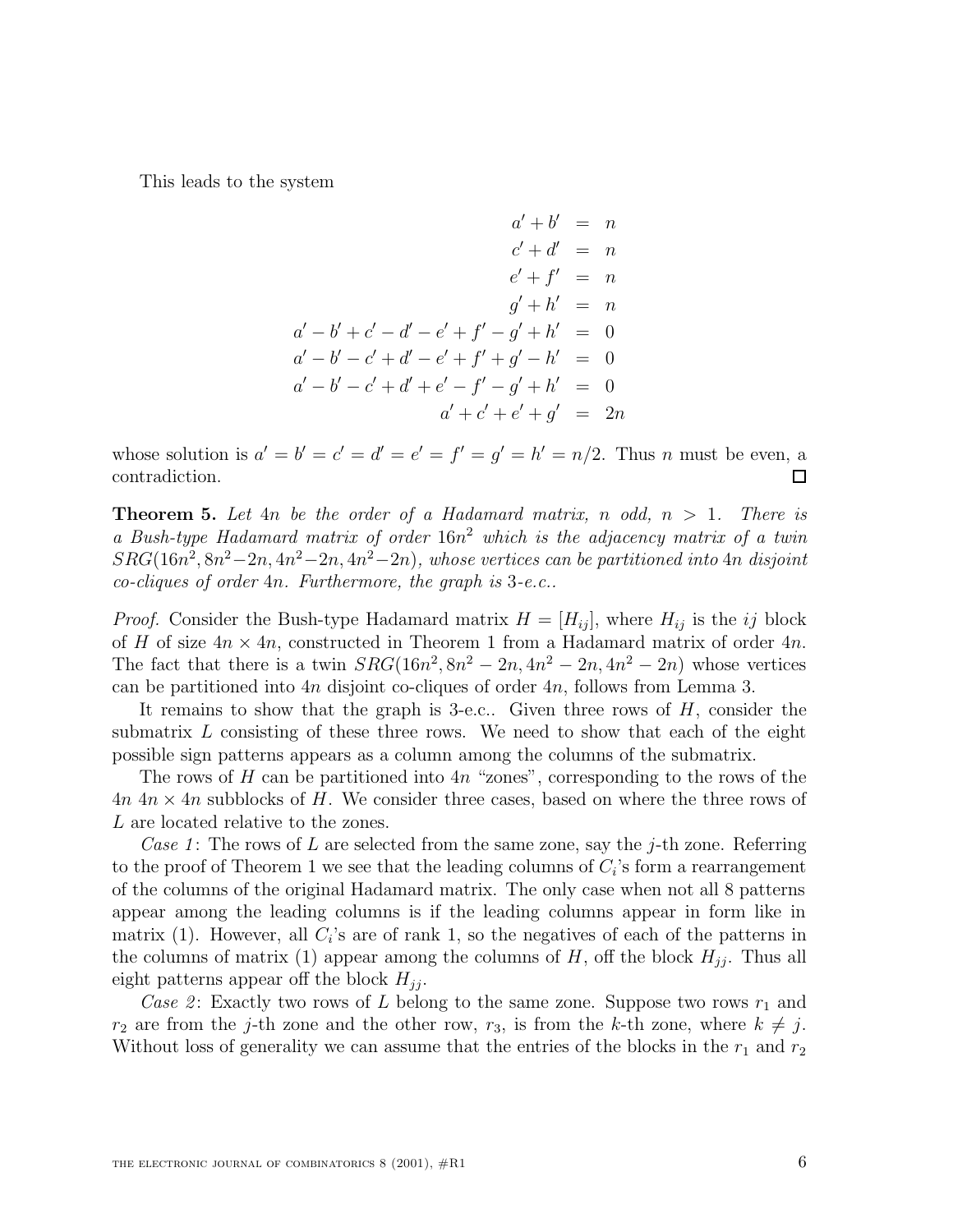rows have the form:

$$
\begin{array}{ccccccccc}\nn & n & n & n \\
+ \cdots & + \cdots & - \cdots & - \cdots \\
+ \cdots & - \cdots & + \cdots & - \cdots\n\end{array} \qquad (2)
$$

We now look at the possible arrangement of row  $r_1$  relative to row  $r_3$ . We observe that in each block a similar arrangement as in  $(2)$  occurs. Since in each block, row  $r_2$  is a multiple of row  $r_1$ , we see that all eight patterns appear off the blocks  $H_{jj}$  and  $H_{kk}$ .

Case 3: The three rows of L belong to three different zones, zones  $i, j$ , and k, with i, j, and k distinct. Select l distinct from i, j, and k. Consider the three rows restricted to the blocks  $H_{il}$ ,  $H_{jl}$ , and  $H_{kl}$ . The rows are multiples of three distinct rows of the original Hadamard matrix, so by Lemma 4 all eight patterns appear off the blocks  $H_{ii}$ ,  $H_{jj}$ , and  $H_{kk}$ . (Note that the assumption that n is odd is only used in this part of the proof.)  $\Box$ 

Of course, none of the graphs in Theorem 5 are Paley graphs. We think that the assumption that n is odd can be dropped from Theorem 5, in view of the following example and remark, and the proof above.

**Example 6.** A Bush-type Hadamard matrix of order 64 is not included in the previous theorem. However, Example 2 leads to two (isomorphic) graphs which were verified to be 3-e.c. by a computer calculation. We have verified that this graph is not 4-e.c.. We do not know an example of a 4-e.c. graph that is not a Paley graph.

**Remark 7.** The only known Bush-type Hadamard matrix of order  $4n^2$ , n odd,  $n > 1$ is of order 324 and is constructed in [11]. We tested this Bush-type Hadamard matrix of order 324 by computer and have established that its graph is 3-e.c..

These observations lead us to the following conjecture.

**Conjecture 8.** Every Bush-type Hadamard matrix of order  $4n^2$  with  $n > 1$  contains a twin 3-e.c.  $SRG(4n^2, 2n^2 - n, n^2 - n, n^2 - n)$ .

We are grateful to the referee for pointing out a few minor errors and the following. There are some strongly regular 3-e.c. graphs that are not Paley graphs. Some of them, however, do have the same parameters. For example, there are 3-e.c. graphs that are not Paley graphs, but have the same parameters as  $P_{37}$ ,  $P_{41}$ , and  $P_{49}$ . Furthermore, although there does not exist a symmetric Bush-type Hadamard matrix of order 36 (see for example [2]), there is a unique 3-e.c.  $(36, 15, 6, 6)$  graph which is reproduced in Figure 1.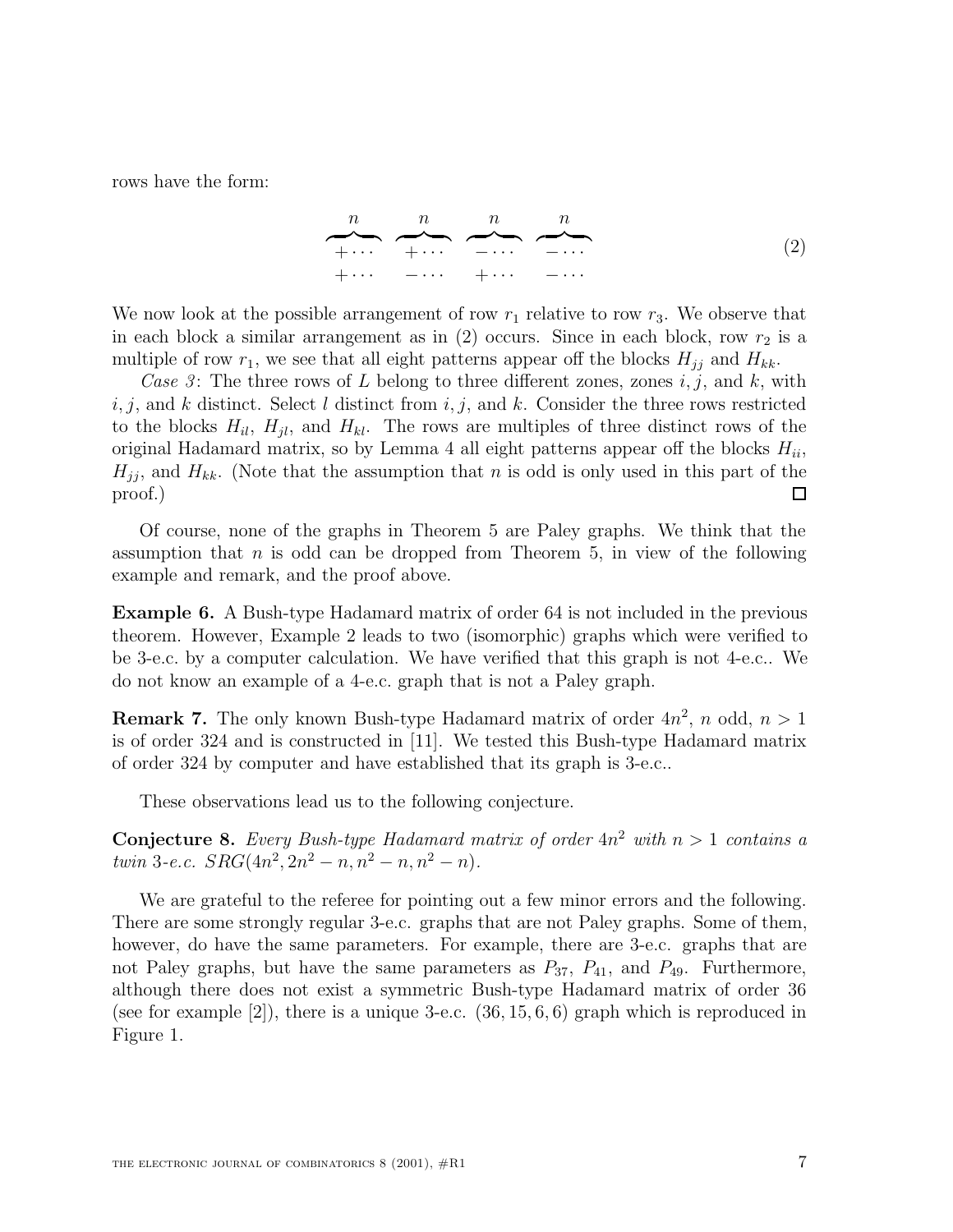011111111111111100000000000000000000 101111110000000011111111000000000000 110111101000000010000000111111100000 111010010110000001100000111000011100 111100000101100001011000100110000011 111000011011000000000111000101110010 111000010000011110110000000011101001 110101100000011000000110100000011111 101001000001011111000001011100000110 100110000011100110000101010010011001 100101000101100100110010001001110100 100011001110010000101001000011000111 100010000110011100011110110100100000 100000111001101000101010010110001100 100000111000110101001001101000110001 100000101110101011010100001001001010 011000101100000100010111011010000101 010110001000001100111001001100011010 010100100011010001011001010001101100 010010100010100111100010000100100111 010010000001111001100111101011000000 01000101010001100010111110001001010 010001010010110010011100001110010100 010001001101001011101100010000110001 001110010000101000001100011001100111 001100001100110010100101100100101100 001100001010001111001010100011010100 001011001000110001010010010010111010 001010100101010010001010001101011001 001001100011000100101100101010101010 001001100010101000110001110101010001 000101010110001001000011001110101001 000100110100010101100100010111010010 000100011011010010110010111000000011 000011011001000101010100100101001101 000010110101001010010001100010110110  $\overline{1}$  $\overline{1}$  $\overline{1}$  $\overline{1}$  $\overline{1}$  $\overline{1}$  $\frac{1}{2}$  $\overline{1}$  $\overline{1}$  $\overline{1}$  $\overline{1}$  $\overline{1}$  $\overline{1}$  $\overline{1}$  $\overline{1}$  $\overline{1}$  $\overline{1}$  $\overline{1}$  $\overline{1}$  $\overline{1}$  $\overline{1}$  $\mathcal{L}$  $\vert$  $\overline{1}$  $\overline{1}$  $\overline{1}$  $\overline{1}$  $\overline{1}$  $\overline{1}$  $\frac{1}{2}$  $\overline{1}$  $\overline{1}$  $\overline{1}$  $\overline{1}$  $\overline{1}$  $\overline{1}$  $\overline{1}$  $\overline{1}$  $\overline{1}$  $\overline{1}$  $\overline{1}$  $\overline{1}$  $\overline{1}$  $\overline{1}$  $\overline{1}$  $\overline{1}$  $\overline{1}$  $\overline{1}$  $\overline{1}$  $\overline{1}$  $\overline{1}$  $\overline{1}$  $\frac{1}{2}$  $\vert$  $\overline{1}$  $\overline{1}$  $\overline{1}$  $\overline{1}$  $\overline{1}$  $\overline{1}$  $\overline{1}$  $\overline{1}$  $\overline{1}$  $\overline{1}$  $\overline{1}$  $\overline{1}$  $\overline{1}$ 

Figure 1: A 3-e.c. (36, 15, 6, 6) graph

 $\sqrt{ }$ 

 $\overline{\phantom{a}}$  $\overline{1}$  $\overline{1}$  $\overline{1}$  $\overline{1}$  $\vert$  $\overline{1}$  $\overline{1}$  $\overline{1}$  $\overline{1}$  $\overline{1}$  $\overline{1}$  $\overline{1}$  $\overline{1}$  $\vert$  $\overline{\phantom{a}}$  $\overline{1}$  $\overline{1}$  $\overline{1}$  $\overline{1}$  $\vert$  $\overline{1}$  $\left| \right|$  $\overline{\phantom{a}}$  $\overline{1}$  $\overline{1}$  $\overline{1}$  $\overline{1}$  $\vert$  $\overline{1}$  $\overline{1}$  $\overline{1}$  $\overline{1}$  $\overline{1}$  $\overline{1}$  $\overline{1}$  $\overline{1}$  $\vert$  $\overline{\phantom{a}}$  $\overline{1}$  $\overline{1}$  $\overline{1}$  $\overline{1}$  $\overline{1}$  $\overline{1}$  $\vert$  $\overline{\phantom{a}}$  $\overline{1}$  $\overline{1}$  $\overline{1}$  $\overline{1}$  $\vert$  $\overline{1}$  $\left| \right|$  $\overline{\phantom{a}}$  $\overline{1}$  $\overline{1}$  $\overline{1}$  $\overline{1}$  $\overline{1}$  $\vert$  $\overline{\phantom{a}}$  $\overline{1}$  $\overline{1}$  $\overline{1}$  $\vert$  $\overline{1}$